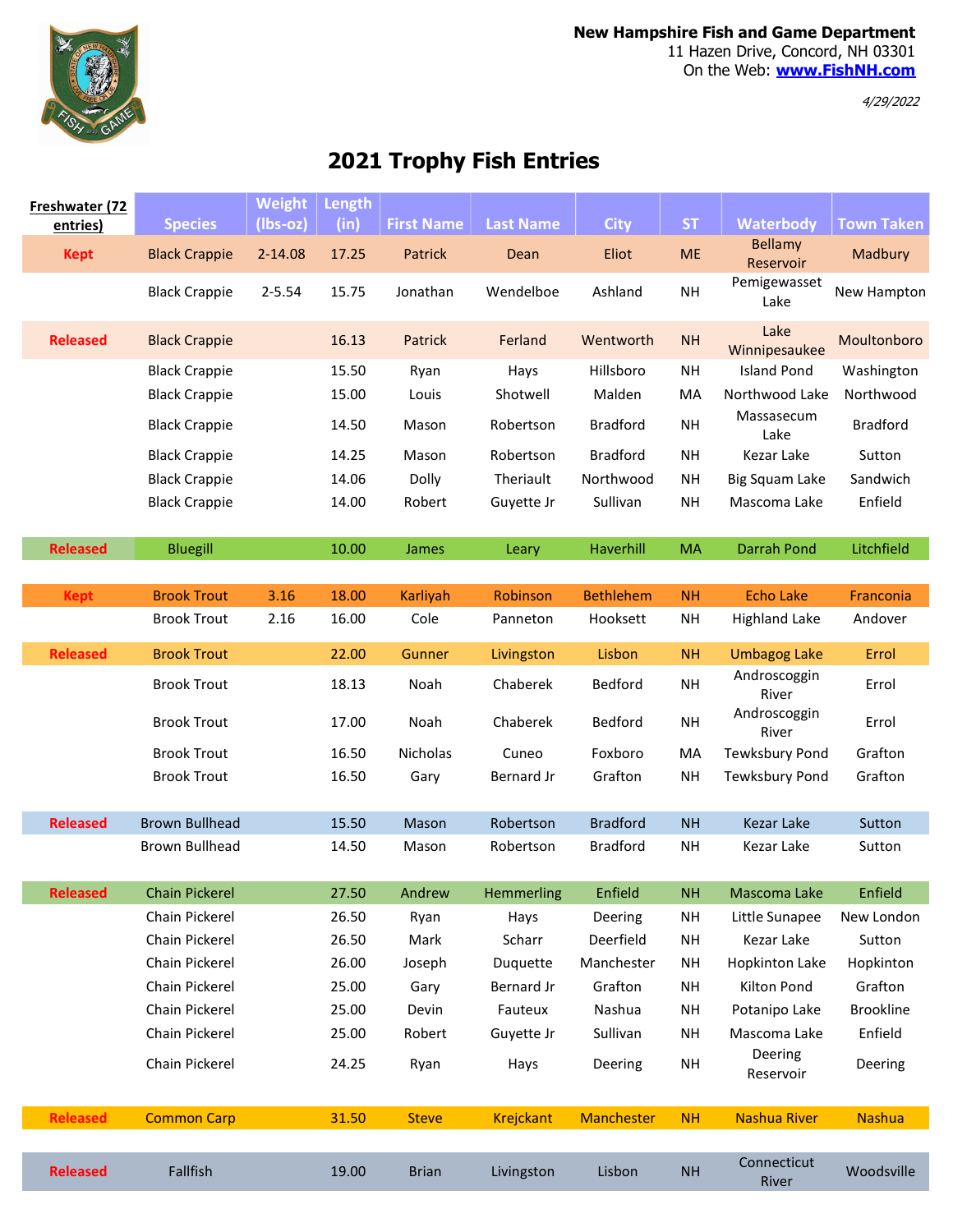|                 | Fallfish                                |            | 17.75 | Noah           | Chaberek                  | Bedford                       | <b>NH</b> | Connecticut<br>River                | Monroe               |
|-----------------|-----------------------------------------|------------|-------|----------------|---------------------------|-------------------------------|-----------|-------------------------------------|----------------------|
|                 | Fallfish                                |            | 15.00 | Matthew        | Attubato                  | Norton                        | MA        | Pequawket<br><b>Brook</b>           | Madison              |
| <b>Kept</b>     | <b>Lake Trout</b>                       | 15-0.32    | 31.00 | Zachary        | Curran                    | <b>New</b><br>Hampton         | <b>NH</b> | Lake<br>Winnipesaukee               | <b>Center Harbor</b> |
|                 | Lake Trout                              | 12-14.72   | 33.50 | <b>Brian</b>   | Jarvis                    | Grantham                      | <b>NH</b> | Newfound Lake                       | <b>Bristol</b>       |
|                 | Lake Trout                              | 11-6.24    | 32.00 | <b>Brandon</b> | Turcotte                  | Sanbornton                    | <b>NH</b> | Winnisquam<br>Lake                  | Sanbornton           |
| <b>Kept</b>     | Landlocked<br>Salmon                    | $7 - 0.8$  | 26.00 | James          | Yorkell                   | Goffstown                     | <b>NH</b> | Lake<br>Winnipesaukee               | Gilford              |
|                 | Landlocked<br>Salmon                    | $5 - 10.4$ | 23.50 | Rocky          | Poulin                    | Farmington                    | <b>NH</b> | Lake<br>Winnipesaukee               | Laconia              |
| <b>Released</b> | Largemouth<br><b>Bass</b>               |            | 24.00 | Andrew         | Lula                      | Manchester                    | <b>NH</b> | Northwood Lake                      | Northwood            |
|                 | Largemouth<br><b>Bass</b>               |            | 22.50 | Paul           | Winkley                   | Raymond                       | <b>NH</b> | Goose Pond                          | Canaan               |
|                 | Largemouth<br>Bass                      |            | 22.00 | Tom            | Weston                    | Concord                       | <b>NH</b> | Drew Reservoir                      | Hopkinton            |
|                 | Largemouth<br><b>Bass</b>               |            | 21.63 | Dave           | Van Essendelft Canterbury |                               | <b>NH</b> | Lake<br>Winnipesaukee               | Tuftonboro           |
|                 | Largemouth<br><b>Bass</b>               |            | 21.50 | Mike           | Ludlow                    | Harrisville                   | <b>NH</b> | Childs Bog                          | Harrisville          |
|                 | Largemouth<br><b>Bass</b>               |            | 21.50 | Ryan           | Hays                      | Deering                       | <b>NH</b> | Pierce Lake                         | Hillsborough         |
|                 | Largemouth<br>Bass                      |            | 21.25 | Michael        | Shotwell                  | Malden                        | MA        | Northwood Lake                      | Northwood            |
|                 | Largemouth<br><b>Bass</b>               |            | 21.25 | Paul           | Winkley                   | Raymond                       | <b>NH</b> | Goose Pond                          | Canaan               |
|                 | Largemouth<br><b>Bass</b>               |            | 21.25 | Ron            | Rompala                   | Concord                       | <b>NH</b> | <b>Walker Pond</b>                  | Boscawen             |
|                 | Largemouth<br><b>Bass</b>               |            | 21.00 | Paul           | Armbrust                  | Harrisville                   | <b>NH</b> | Childs Bog                          | Harrisville          |
|                 | Largemouth<br><b>Bass</b><br>Largemouth |            | 21.00 | Mason          | Robertson                 | <b>Bradford</b><br>Westminste | <b>NH</b> | Kezar Lake<br><b>Mountain Brook</b> | Sutton               |
|                 | <b>Bass</b><br>Largemouth               |            | 21.00 | Troy           | Watson                    | r                             | MA        | Reservoir<br>Stumpfield             | Jaffrey              |
|                 | <b>Bass</b><br>Largemouth               |            | 20.50 | Noel           | Brown                     | Dalhart<br>North              | TX        | Marsh Pond                          | Hopkinton            |
|                 | <b>Bass</b><br>Largemouth               |            | 20.31 | William        | Fullerton                 | Sandwich                      | <b>NH</b> | Bearcamp Pond                       | Sandwich             |
|                 | <b>Bass</b><br>Largemouth               |            | 20.25 | Louis          | Shotwell                  | Malden                        | MA        | Northwood Lake                      | Northwood            |
|                 | <b>Bass</b><br>Largemouth               |            | 20.00 | William        | Tibert                    | Methuen                       | MA        | Halfmoon Lake                       | Alton                |
|                 | <b>Bass</b>                             |            | 20.00 | Mason          | Robertson                 | <b>Bradford</b>               | <b>NH</b> | Kezar Lake                          | Sutton               |
|                 | Largemouth<br><b>Bass</b>               |            | 20.00 | Ron            | Rompala                   | Concord                       | <b>NH</b> | <b>Walker Pond</b>                  | Boscawen             |
|                 | Largemouth<br><b>Bass</b>               |            | 20.00 | Samuel         | Garcia                    | Ashburnha<br>m                | MA        | Forest Lake                         | Whitefield           |
| <b>Released</b> | Pumpkinseed                             |            | 9.62  | Richard        | Tuttle                    | Shirley                       | MA        | Lake<br>Winnipesaukee               | Moultonboro          |
| <b>Kept</b>     | <b>Rainbow Trout</b>                    | $5 - 8.48$ | 22.75 | Christopher    | Dame                      | Malden                        | <b>MA</b> | <b>Newfound Lake</b>                | Hebron               |